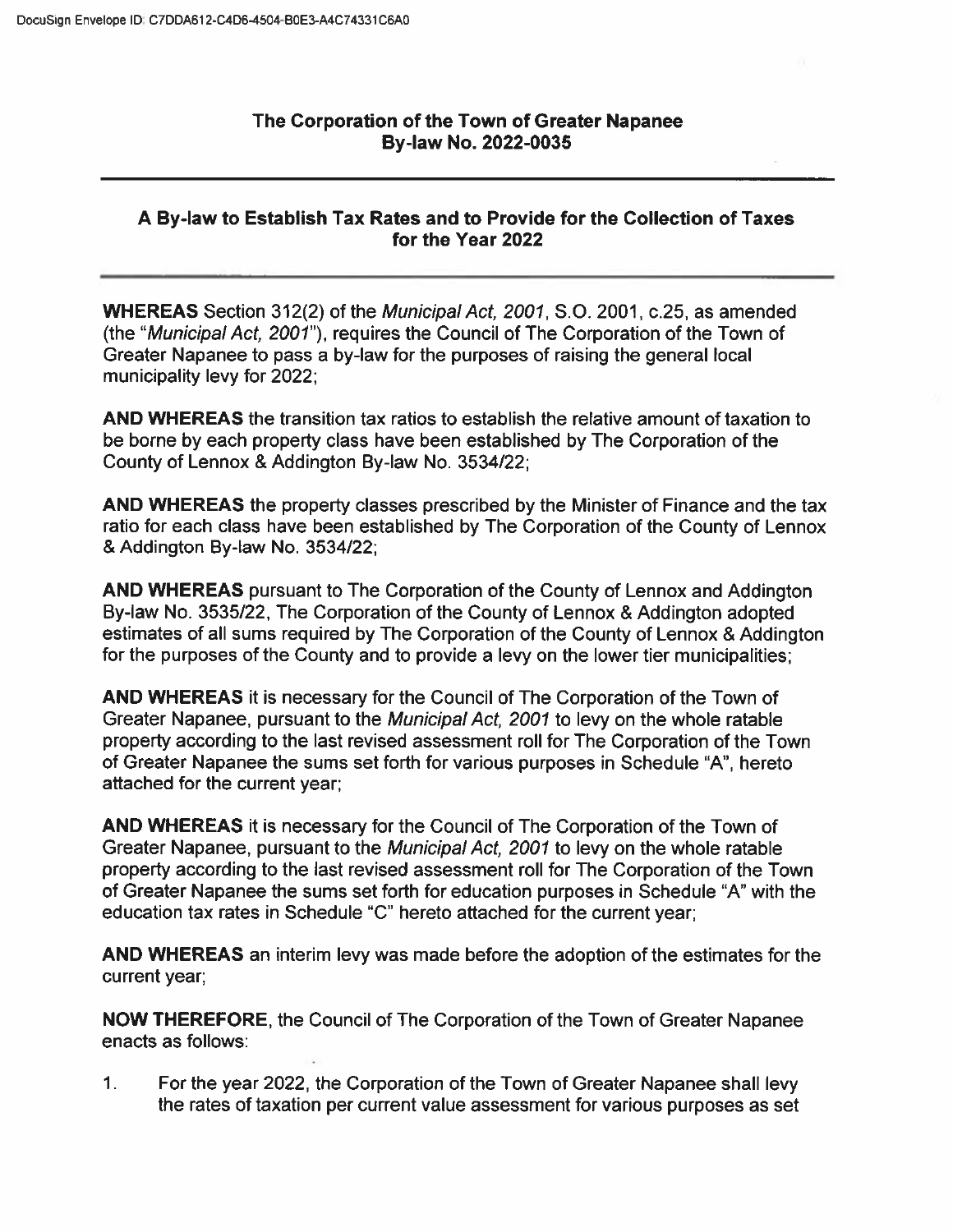Town of Greater Napanee By-law No. 2022-0035 - To Establish 2022 Tax Rates

out in Schedule A attached to this by-law.

- 2. The estimates for the current year are as set forth in Schedule "B"attached to this by-law.
- $3<sub>1</sub>$ For the year 2022, The Corporation of the Town of Greater Napanee shall levy the rates of taxation per current value assessment for education purposes as set out in Schedule "C" attached to this by-law.
- $4<sub>1</sub>$ The levy provided for in Schedule "B"attached to this by-law shall be reduced by the amount of the interim levy for 2022.
- $5<sub>1</sub>$ For payments in lieu of taxes due to The Corporation of the Town of Greater Napanee, the actual amount due to The Corporation of the Town of Greater Napanee shall be based on the assessment roll and the tax rates for the year 2022.
- $6.$ For the railway rights-of-way taxes due to The Corporation of the Town of Greater Napanee, in accordance with the regulations as established by the Minister of Finance, pursuant to the Municipal Act, 2001, subsection 315(1) 1 and 2, the actual amount due to The Corporation of the Town of Greater Napanee shall be based on the assessment roll and the applicable tax rate per acre for 2022.
- $7<sub>1</sub>$ The levy for municipal, county, education and special area purposes on all classes shall become due and payable as follows:
	- a. 50% of the total final bill shall be due twenty-one (21) days after the date of mailing or June 24, 2022, whichever is the later; and
	- b. the balance of the final bill shall be due on September 30, 2022.
- $8<sub>1</sub>$ As provided under Section 345(2) of the Municipal Act, 2001, there shall be imposed a penalty of one and one quarter percent (1.25%), charged on unpaid taxes on the first day of default and, on the first of each day of each month following, there shall be imposed an interest charge as provided under section 345(3) of the Municipal Act, 2001 on unpaid taxes of one and one quarter per cent (1.25%) on the first day of each month thereafter, until taxes are paid.
- $9<sub>1</sub>$ Taxes are payable at par to The Corporation of the Town of Greater Napanee at its office in Napanee or at most financial institutions.
- 10. If any section or portion of this by-law or of the schedules attached hereto are found by a court of competent jurisdiction to be invalid, it is the intent of the Council of The Corporation of the Town of Greater Napanee that all remaining sections and portions of this by-law and of the schedules continue in force andeffect.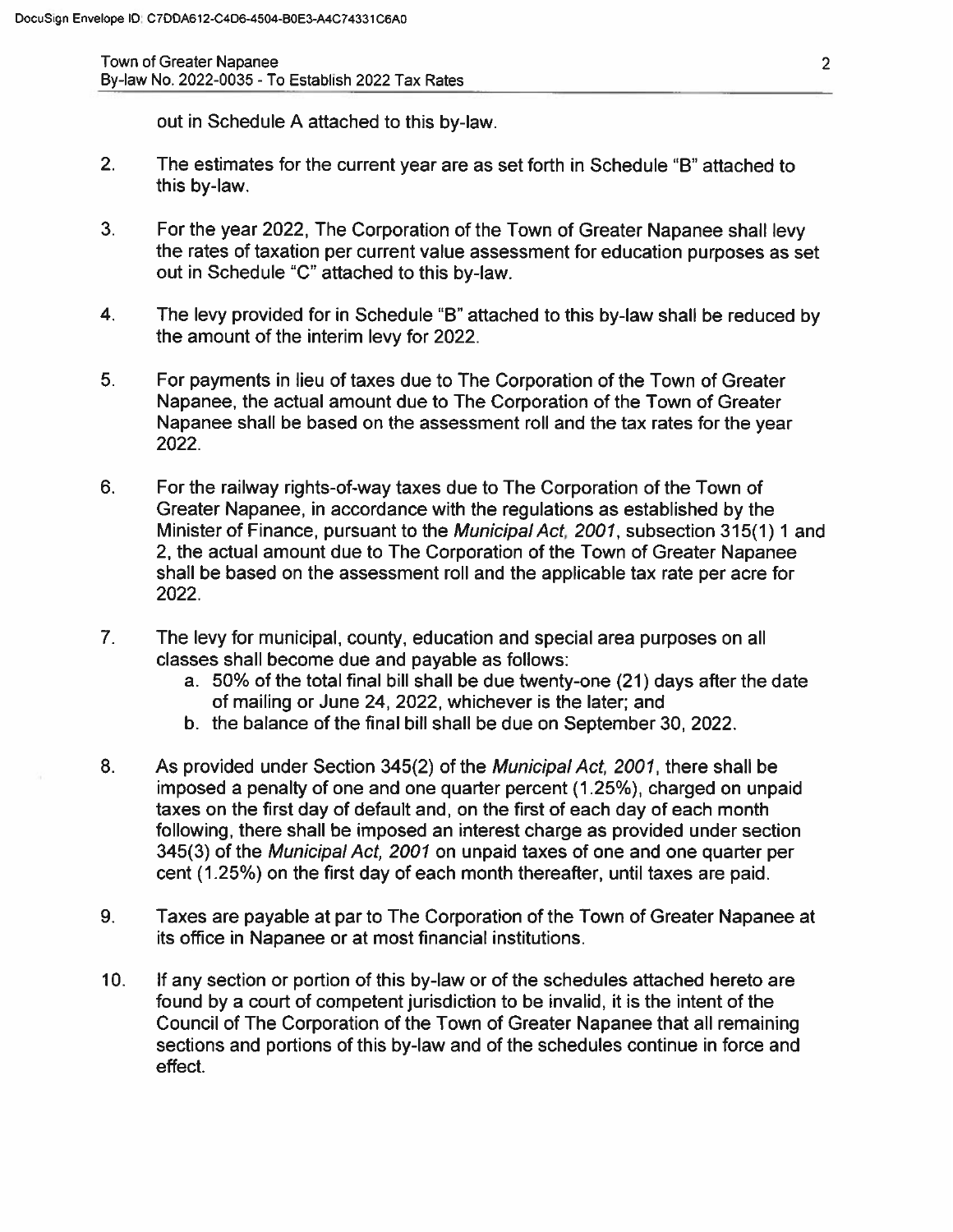Town of Greater Napanee By-law No. 2022-0035 - To Establish 2022 Tax Rates

- 11. The Schedules attached hereto shall be and form a part of this by-law.
- 12. This by-law shall come into force and take effect on the date it is finally passed.

Read a first and second time and finally passed this 24<sup>th</sup> day of May 2022.

Docusioned by:<br>Marglsbester

Marg Isbester, Mayor

Oocusigned by:<br>)essica Walters<br>0EEEED34C033477

Jessica Walters, Clerk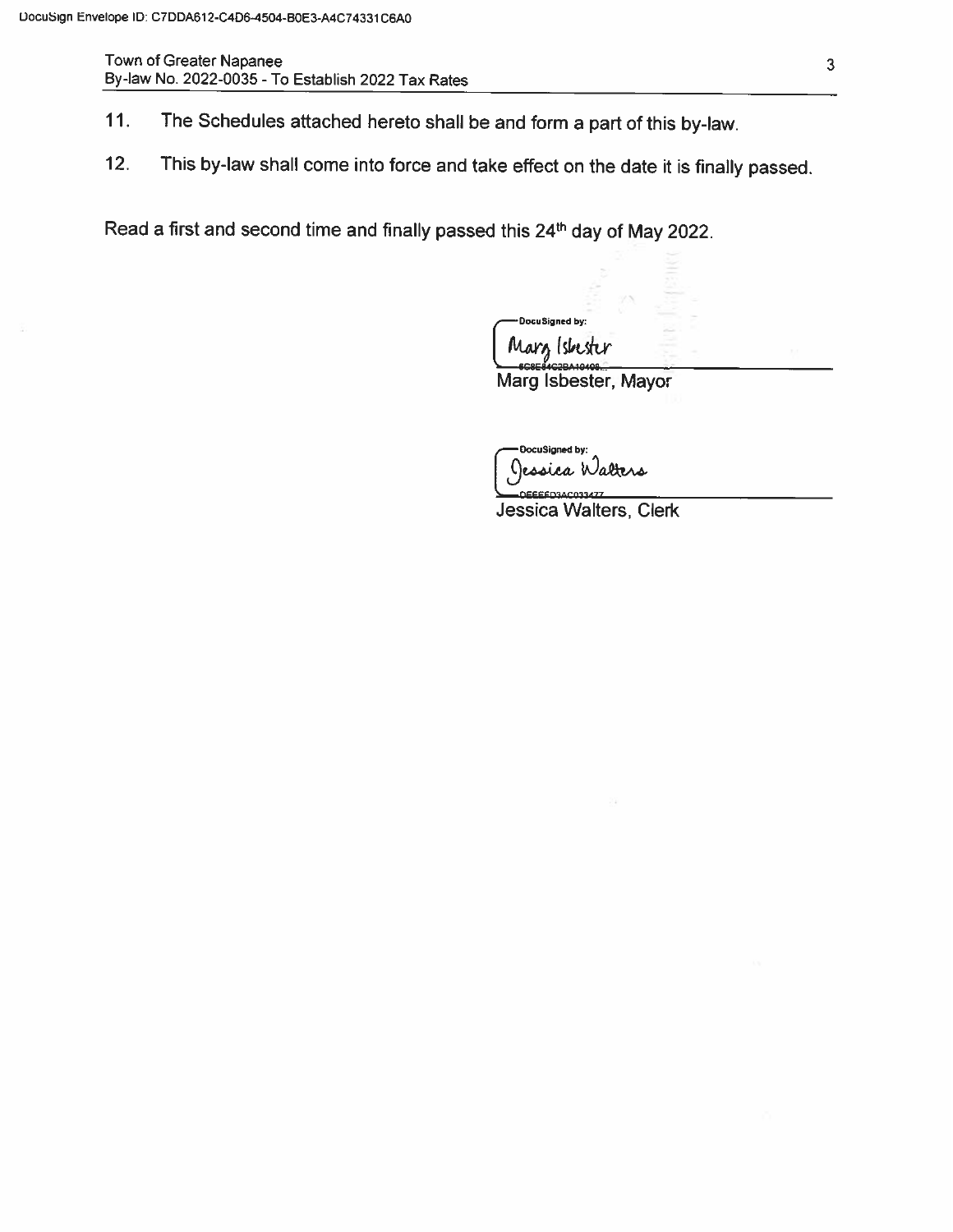#### cuSign Envelope ID C7DDA612-C4D6-4504-BBE3-A4C74331C8A0

Schedule A

|  | <b>Town of Greater Napanee</b> |  |
|--|--------------------------------|--|

Town of Greater Napanee<br>Summary of 2022 Tax Rates

|                 | <b>DESCRIPTION</b>                        | Ratios          | <b>EDU</b>     | Total Urban     | <b>Total Rural</b> | <b>OP-URBAN</b> |               | OP-RURAL CAP-URBAN | CAP-RURAL   | Municipal | <b>Municipal</b> |          | <b>COUNTY EDUCATION</b> |
|-----------------|-------------------------------------------|-----------------|----------------|-----------------|--------------------|-----------------|---------------|--------------------|-------------|-----------|------------------|----------|-------------------------|
|                 |                                           |                 |                | <b>Tax Rate</b> | <b>Tax Rate</b>    |                 | <b>Rebate</b> |                    | Rebate      | Urban     | Rural            |          |                         |
| IC7             | Commercial: Sm Farm Business              | 0.3544 NS       |                | 0.006266        | 0.006070           | 0.002045        | $-0.000184$   | 0.000114.          | $-0.000012$ | 0.002159  | 0.001963         | 0.001907 | 0.002200                |
| сT              | Commercial: Full                          | 1.4175 NS       |                | 0.025065        | 0.024281           | 0.008179        | $-0.000736$   | 0.000457           | $-0.000048$ | 0.008636  | 0.007851         | 0.007629 | 0.008600                |
| ХT              | Commercial (NC). Full                     | 1.4175 NS       |                | 0.025065        | 0.024281           | 0.008179        | $-0.000736$   | 0.000457           | $-0.000048$ | 0.008636  | 0.007851         | 0.007829 | 0.008800                |
| cu              | Commercial: Exc Lnd                       | 1.4175 NS       |                | 0.025065        | 0.024281           | 0.008179        | $-0.000736$   | 0.000457           | $-0.000048$ | 0.008636  | 0.007651         | 0.007629 | 0.008800                |
| XU              | Commercial (NC): Exc Lnd                  | 1.4175 NS       |                | 0.025065        | 0.024281           | 0.008179        | $-0.000736$   | 0.000457           | $-0.000048$ | 0.008636  | 0.007851         | 0.007629 | 0.008800                |
| cх              | Commercial: Vac Lnd                       | 1.4175 NS       |                | 0.025065        | 0.024281           | 0.008179        | $-0.000736$   | 0.000457           | $-0.000048$ | 0.008636  | 0.007851         | 0.007629 | 0.008800                |
| YT              | Office Bldg (NC): Full                    | 1.4175 NS       |                | 0.025065        | 0.024281           | 0.008179        | $-0.000736$   | 0 000457           | $-0.000048$ | 0.008636  | 0.007851         | 0.007629 | 0.008800                |
| w               | Office Bldg (NC): Exc Lnd                 | 14175 NS        |                | 0.025065        | 0.024281           | 0.008179        | $-0.000736$   | 0 000457           | $-0.000048$ | 0.008636  | 0.007851         | 0.007629 | 0.008800                |
|                 | Exempt                                    |                 |                |                 |                    |                 |               |                    |             |           |                  |          |                         |
| FΤ              | <b>Farm: Full</b>                         | 0.2500 EP.ES    |                | 0.003251        | 0.003113           | 0.001443        | $-0.000130$   | 0.00008            | $-0.000009$ | 0.001523  | 0.001385         | 0.001346 | 0.000383                |
| <b>GT</b>       | Parking Lot Full                          | 14175 NS        |                | 0.025065        | 0.024281           | 0.008179        | $-0.000736$   | 0 000457           | $-0.000048$ | 0.008636  | 0.007851         | 0.007629 | 0.008800                |
| lıT.            | Industrial: Full                          | 21700 NS        |                | 0.033700        | 0.032500           | 0.012521        | $-0.001127$   | 0.000699           | $-0.000074$ | 0.013220  | 0.012020         | 0.011680 | 0.008800                |
| IJΤ             | <b>Industrial (NC) Full</b>               | <b>21700 NS</b> |                | 0.033700        | 0.032500           | 0.012521        | $-0.001127$   | 0.000699           | $-0.000074$ | 0.013220  | 0.012020         | 0.011680 | 0.008800                |
| IU.             | İlndustrial: Exc Lnd                      | <b>21700 NS</b> |                | 0.033700        | 0.032500           | 0.012521        | $-0.001127$   | 0.000699           | $-0.000074$ | 0.013220  | 0.012020         | 0.011680 | 0.008800                |
| IJU             | Industrial (NC): Exc Lnd                  | 2.1700 NS       |                | 0.033700        | 0.032500           | 0.012521        | $-0.001127$   | 0.000699           | $-0.000074$ | 0.013220  | 0.012020         | 0.011680 | 0.008800                |
| IIX             | Industrial: Vac Lnd                       | 2.1700 NS       |                | 0.033700        | 0.032500           | 0.012521        | $-0.001127$   | 0 000699           | $-0.000074$ | 0.013220  | 0.012020         | 0.011680 | 0.008800                |
| LT              | Large Industrial Full                     | 2.7300 NS       |                | 0.040126        | 0.038616           | 0.015752        | $-0.001418$   | 0.000880           | $-0.000093$ | 0.016632  | 0.015122         | 0.014694 | 0.008800                |
| ้น              | Large Industrial: Exc Lnd                 | 2.7300 NS       |                | 0.040126        | 0.038616           | 0.015752        | $-0.001418$   | 0.000880           | $-0.000093$ | 0.016632  | 0.015122         | 0.014694 | 0.008800                |
| <b>MT</b>       | Muiti Res: Full                           |                 | 2.0000 EPS FPS | 0.024480        | 0.023373           | 0.011540        | $-0.001039$   | 0.000645           | $-0.000068$ | 0.012185  | 0.011078         | 0.010765 | 0.001530                |
| NT              | Mulli Res (NC): Full                      |                 | 10000 EPS FPS  | 0.013005        | 0.012452           | 0.005770        | $-0.000519$   | 0.000322           | $-0.000034$ | 0.006092  | 0.005539         | 0.005382 | 0.001530                |
| PT              | Pipeline: Full                            | 1.2972 NS       |                | 0.023685        | 0.022967           | 0.007485        | $-0.000674$   | 0.000418           | $-0.000044$ | 0.007903  | 0.007185         | 0.006982 | 0.008800                |
| R <sub>1</sub>  | Redsidential: Farm Awaiting Develop 1     | 0.2500 EP       |                | 0.003251        | 0.003113           | 0.001443        | $-0.000130$   | 0.000081           | $-0.000009$ | 0.001523  | 0.001385         | 0.001346 | 0.000383                |
| RT              | Residential: Full                         | 1.0000 ALL      |                | 0.013005        | 0.012452           | 0.005770        | $-0.000519$   | 0.000322           | $-0.000034$ | 0.006092  | 0.005539         | 0.005382 | 0.001530                |
| ST              | Shopping Centre: Full                     | 1.4175 NS       |                | 0.025065        | 0.024281           | 0.008179        | $-0.000736$   | 0.000457           | $-0.000048$ | 0.008636  | 0.007851         | 0.007629 | 0.008800                |
| $\overline{27}$ | Shopping Centre (NC): Full                | 1.4175 NS       |                | 0.025065        | 0.024281           | 0.008179        | $-0.000736$   | 0.000457           | $-0.000048$ | 0.008636  | 0.007851         | 0.007629 | 0.008800                |
| su              | Shopping Centre: Exc Land                 | 1.4175 NS       |                | 0.025065        | 0.024281           | 0.008179        | $-0.000736$   | 0.000457           | $-0.000048$ | 0.008636  | 0.007851         | 0.007629 | 0.008800                |
| ZU              | Shopping Centre (NC): Exc Land            | 1.4175 NS       |                | 0.025065        | 0.024281           | 0.008179        | $-0.000736$   | 0.000457           | $-0.000048$ | 0.008636  | 0.007851         | 0.007629 | 0.008800                |
| ĨΤ              | Managed Forests: Full                     | 0.2500 EP.ES    |                | 0.003251        | 0.003113           | 0.001443        | $-0.000130$   | 0.000061           | $-0.000009$ | 0.001523  | 0.001385         | 0.001346 | 0.000383                |
|                 | PIL's - OPG                               |                 |                |                 |                    |                 |               |                    |             |           |                  |          |                         |
| cн              | Commercial: Full, Shared PIL              | 1.4175 NS       |                | 0.028765        | 0.027981           | 0 008179        | $-0.000736$   | 0.000457           | $-0.000048$ | 0.008636  | 0 007851         | 0.007629 | 0.012500                |
| XH              | Commecial (NC): Full, Shared PIL          | 1.4175 NS       |                | 0.025065        | 0.024281           | 0.008179        | $-0.000736$   | 0.000457           | $-0.000048$ | 0.008636  | 0.007851         | 0.007629 | 0.008800                |
| DН              | Office Bldg: Full, Shared PIL             | 1.4175 NS       |                | 0.028765        | 0.027981           | 0.008179        | $-0.000736$   | 0.000457           | $-0.000048$ | 0.008636  | 0.007851         | 0.007629 | 0.012500                |
| IH.             | Industrial: Full, Shared PIL              | 21700 NS        |                | 0.037400        | 0.036200           | 0.012521        | $-0.001127$   | 0.000699           | $-0.000074$ | 0013220   | 0012020          | 0.011680 | 0.012500                |
| ω               | Industrial: Vac Lnd Shared PIL            | 21700 NS        |                | 0.037400        | 0.036200           | 0.012521        | $-0.001127$   | 0000699            | $-0.000074$ | 0.013220  | 0.012020         | 0.011680 | 0.012500                |
| ΙK              | Industrial: Exc Lnd Shared PIL            | 21700 NS        |                | 0.037400        | 0.036200           | 0.012521        | $-0.001127$   | 0.000699           | $-0.000074$ | 0.013220  | 0.012020         | 0.011680 | 0.012500                |
| KH              | Lg Industrial (NC): Full Shared PIL       | 2.7300 NS       |                | 0.041126        | 0.039616           | 0.015752        | $-0.001418$   | 0.000880           | $-0.000003$ | 0.016632  | 0.015122         | 0.014694 | 0.009800                |
| KK              | Lg Industrial (NC): Exc Lnd, Shared PIL   | 27300 NS        |                | 0.041126        | 0.039616           | 0.015752        | $-0.001418$   | 0 000880           | $-0.000093$ | 0.016632  | 0.015122         | 0.014694 | 0.009800                |
| ĽН              | Lg Industrial: Full, Shared PIL           | 2.7300 NS       |                | 0.043826        | 0.042316           | 0.015752        | $-0.001418$   | 0.000880           | $-0.000093$ | 0.016632  | 0.015122         | 0.014694 | 0.012500                |
| u               | Lg Industrial: Water Intake, Shared PIL   | 27300 NS        |                | 0.043826        | 0.042316           | 0.015752        | $-0.001418$   | 0.000880           | $-0.000093$ | 0016632   | 0.015122         | 0.014694 | 0.012500                |
| LK              | Lg Industrial: Exc Lnd, Shared PIL        | 2.7300 NS       |                | 0.043826        | 0.042316           | 0.015752        | $-0.001418$   | 0.000880           | $-0.000093$ | 0.016632  | 0.015122         | 0.014694 | 0.012500                |
| LN              | Lg Industrial: Non-Generating, Shared PIL | 27300 NS        |                | 0.043826        | 0.042316           | 0.015752        | $-0.001418$   | 0.000880           | $-0.000093$ | 0.016632  | 0.015122         | 0.014694 | 0.012500                |
| L\$             | Lg Industrial: Generating, Shared PIL     | 27300 NS        |                | 0.043826        | 0.042316           | 0.015752        | $-0.001418$   | 0.000880           | $-0.000093$ | 0.016632  | 0.015122         | 0 014694 | 0.012500                |
|                 | PIL's                                     |                 |                |                 |                    |                 |               |                    |             |           |                  |          |                         |
| CF              | Commercial: PIL: Full                     | 1.4175 NS       |                | 0.028765        | 0.027981           | 0.008179        | $-0.000736$   | 0.000457           | $-0.000048$ | 0 008636  | 0.007851         | 0.007629 | 0.012500                |
| <b>CG</b>       | Commercial: PIL: General                  | 14175           |                | 0.016265        | 0.015481           | 0.008179        | $-0.000736$   | 0.000457           | $-0.000048$ | 0.008636  | 0.007851         | 0.007629 | 0.000000                |
| GF              | Parking Lot: PIL: Full                    | $1.4175$ NS     |                | 0.028765        | 0.027981           | 0.008179        | $-0.000736$   | 0.000457           | $-0.000048$ | 0.008636  | 0.007851         | 0.007629 | 0.012500                |
| HF              | Landfill: PIL: Full                       | 19617           |                | 0.035010        | 0.033925           | 0.011319        | $-0.001019$   | 0.000632           | $-0.000067$ | 0.011951  | 0.010866         | 0.010559 | 0.012500                |
| <b>RG</b>       | Residential: PIL: General                 | 1.0000          |                | 0.011475        | 0.010922           | 0.005770        | $-0.000519$   | 0.000322           | $-0.000034$ | 0 006092  | 0005539          | 0005382  | 0000000                 |
|                 |                                           |                 |                |                 |                    |                 |               |                    |             |           |                  |          |                         |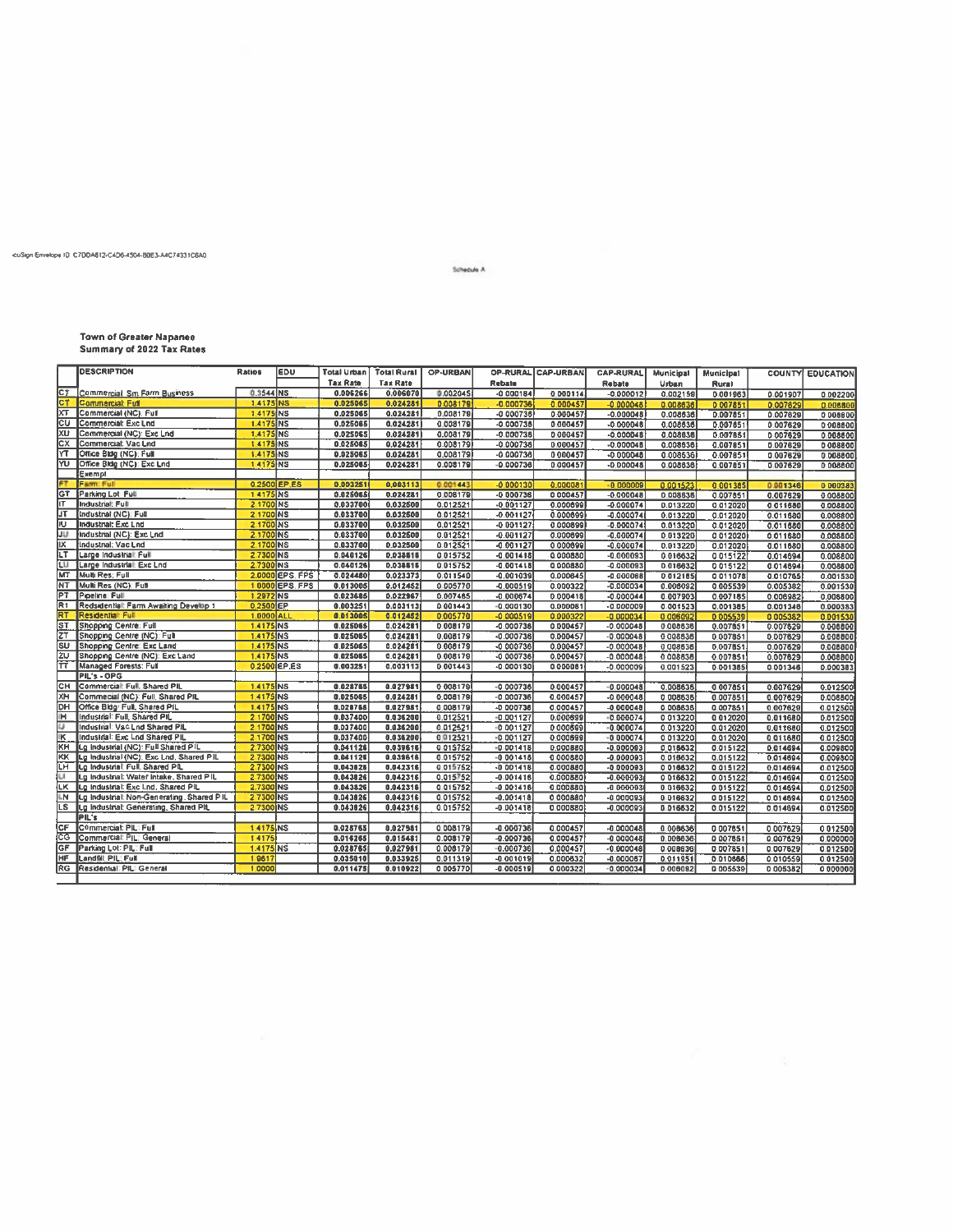| The Town of Greater Napanee<br>2022 Budget         |                        | <b>Greater Napanee</b> |  |
|----------------------------------------------------|------------------------|------------------------|--|
|                                                    | 2021                   | 2022                   |  |
| <b>General Government</b><br><b>Admin Revenues</b> |                        |                        |  |
| Admin                                              | (2900851)<br>1,121,257 | (2.769.515)<br>300.707 |  |
| <b>Executive Office</b>                            | ٥                      | 307.823                |  |
| Finance                                            | 460,784                | 757.365                |  |
| Council                                            | 227,013                | 210.327                |  |
| <b>Total General Government</b>                    | (1,091,798)            | (1, 193, 294)          |  |
| <b>Corporate Services</b>                          |                        |                        |  |
| Communications                                     | O                      | 126.067                |  |
| Human Resources                                    | 143,961                | 255.700                |  |
| Information Technology                             | 478,639                | 687.998                |  |
| Clerk                                              | 445,355                | 399.143                |  |
| By Law                                             | 51.084                 | 85,867                 |  |
| Parking                                            | 28.702                 | 48,015                 |  |
| Animal Control                                     | 64 932                 | 69,669                 |  |
| <b>Crossing Guards</b>                             | 21.833                 | 21,707                 |  |
| Programming                                        | 53 685                 | 47,357                 |  |
| Minor Ball<br><b>Public Celebrations</b>           | 1.870                  | 1,516                  |  |
| Community Economic Development                     | 69 265<br>143,449      | 55,809                 |  |
| Parks and Facilities                               | 1802.143               | 216,230<br>1,566,734   |  |
| Cemeteries                                         | 126.434                | 181,102                |  |
| <b>Total Corporate Services</b>                    | 3,431,354              | 3,762,915              |  |
|                                                    |                        |                        |  |
| <b>Protective Services</b><br>Fire                 | 2.120.096              | 1,806,685              |  |
| OPP                                                | 4.061.226              | 3.946,357              |  |
| <b>Conservation Authority</b>                      | 195,916                | 217,592                |  |
| <b>Total Protective Services</b>                   | 6,377,238              | 5,970,634              |  |
|                                                    |                        |                        |  |
| <b>Development Services Services</b><br>Building   |                        |                        |  |
| Planning                                           | 94.419<br>248.046      | 81,758<br>281,527      |  |
| <b>Total Development Services</b>                  | 342,466                | 363,286                |  |
|                                                    |                        |                        |  |
| <b>Infrastructure Services</b><br>Solid Waste      | 667.130                | 747,977                |  |
| <b>Roads Operations</b>                            | 3.140.979              | 3,251,302              |  |
| Winter Maintenance                                 | 546.470                | 543,912                |  |
| <b>County Roads</b>                                | (991.182)              | (1.011.006)            |  |
| <b>Total Infrastructure Services</b>               | 3,363,397              | 3,532,184              |  |
| Growth                                             | (260000)               | (95,000)               |  |
| Safe Restart                                       | (446 400)              | (239, 349)             |  |
| <b>Total Other</b>                                 | (706, 400)             | (334, 349)             |  |
| <b>Total Operating</b>                             | 11,716,256             | 12,101,377             |  |
|                                                    |                        |                        |  |
| <b>Long Term Debt</b>                              |                        |                        |  |
| <b>OPG Settlement</b><br><b>SPC Debenture</b>      | 15,750<br>550,000      | 17,500<br>550,000      |  |
| <b>OMEIFA Strathcona Road Work</b>                 | 140.745                | 140,745                |  |
| South Shore Road                                   | 97,458                 | 97,458                 |  |
| Roblin Fire Hall                                   | 33.488                 | 33,488                 |  |
| Unfinanced Capital Projects                        | 74.251                 | 74,251                 |  |
| <b>Total Long Term Debt</b>                        | 911,692                | 913,442                |  |
| <b>Capital Budget</b>                              |                        |                        |  |
| <b>Buildings</b>                                   |                        |                        |  |
| Land Improvements                                  |                        |                        |  |
| Roads                                              |                        |                        |  |
| <b>Bridges and Culverts</b>                        |                        |                        |  |
| Fleet                                              | 239 619                | 244,494                |  |
| Equipment                                          | 40,500                 | 41,310                 |  |
| <b>Capital Tax Based</b>                           | 679,086                | 684,771                |  |
| <b>Total Tax Levy Required</b>                     | 13,307,033             | 13,699,590             |  |
|                                                    |                        |                        |  |
|                                                    | <b>Change \$</b>       | 392,557                |  |
|                                                    | Change %               | 2.95%                  |  |

 $\frac{1}{2}$ 

 $\sim 10$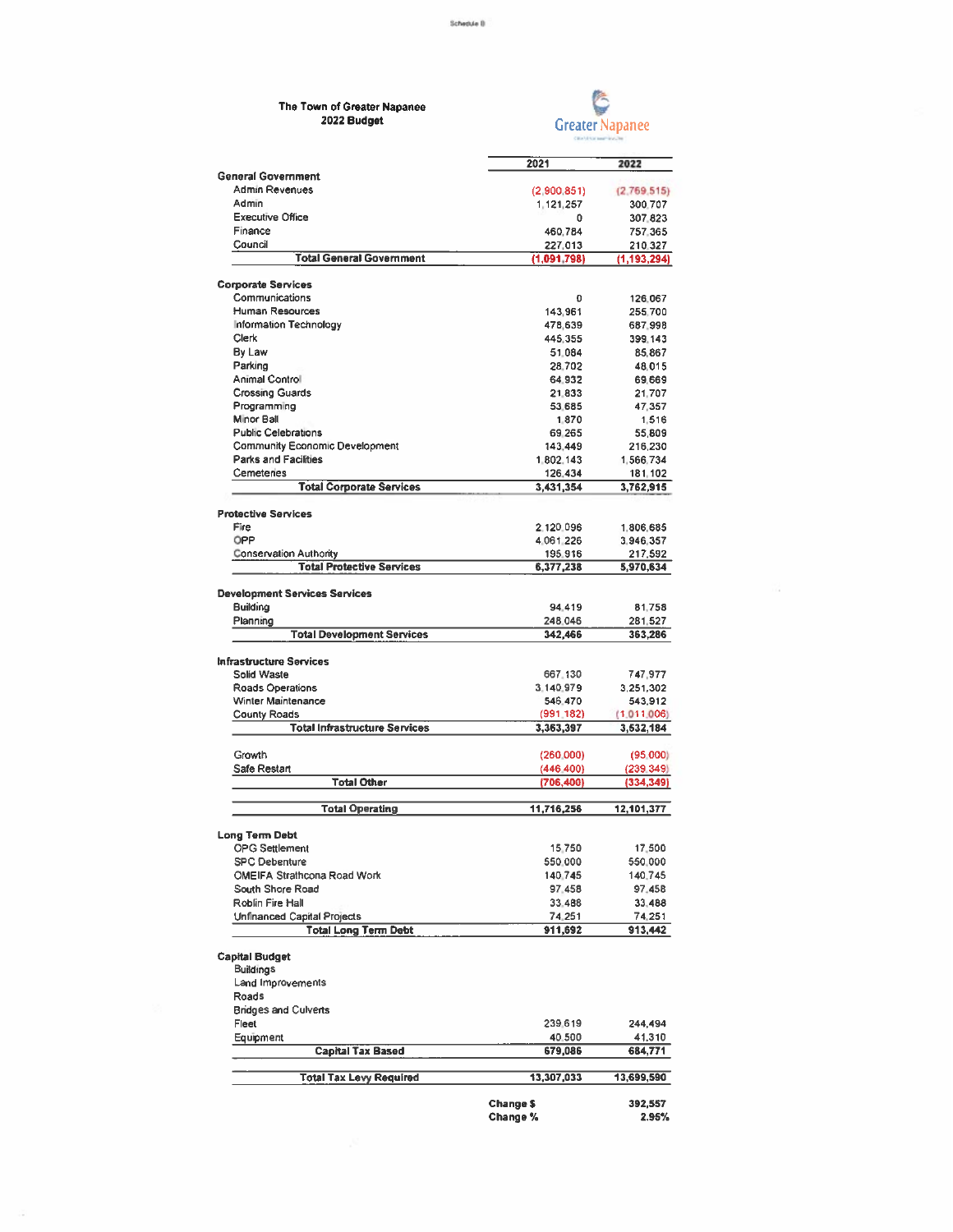## The Town of Greater Napanee 2022 Capital Budget



 $\overline{\Sigma}$ 

| <b>DESCRIPTION</b>                    | <b>Project Cost</b><br>Estimate | Provincial<br><b>Funding</b> | <b>Federal Funding</b> | Development<br>Charges | <b>Tax Based</b><br><b>Reserves</b> | Utilities Based<br>Reserves |
|---------------------------------------|---------------------------------|------------------------------|------------------------|------------------------|-------------------------------------|-----------------------------|
| <b>GENERAL GOVERNMENT</b>             |                                 |                              |                        |                        |                                     |                             |
| <b>Budget and Reporting Software</b>  | 74,900                          | (48, 685)                    |                        |                        | (26.215)                            |                             |
| Document Management System            | 25,000                          |                              |                        |                        | (25,000)                            |                             |
| Council iPad Replacement              | 12,000                          |                              |                        |                        | (12,000)                            |                             |
| Firewall and Accesspoint Refreshment  | 50,000                          |                              |                        |                        | (50,000)                            |                             |
| <b>SPC Fiber Installation</b>         | 50,000                          |                              |                        |                        | (50,000)                            |                             |
| Town Hall AV Replacement              | 30,000                          |                              |                        |                        | (30,000)                            |                             |
| <b>General Government Total</b>       | 241,900                         | (48, 685)                    |                        |                        | (193,215)                           |                             |
| <b>PROTECTION SERVICES</b>            |                                 |                              |                        |                        |                                     |                             |
| Personal Protective Equipment         | 36.544                          |                              |                        |                        | (36, 544)                           |                             |
| Fire Minor Capital Equipment          | 53.140                          |                              |                        |                        | (53, 140)                           |                             |
| Rural Water Supply                    | 35.000                          |                              |                        | (35,000)               |                                     |                             |
| Live Fire Training Facility           | 55.000                          |                              |                        |                        | (55,000)                            |                             |
| Fire Boat                             | 80.000                          |                              |                        | (80,000)               |                                     |                             |
| Station 1 Parking Lot Renewal         | 80.000                          |                              |                        |                        | (80,000)                            |                             |
| <b>Protection Services Total</b>      | 339,684                         |                              |                        | (115,000)              | (224, 684)                          |                             |
| <b>TRANSPORTATION</b>                 |                                 |                              |                        |                        |                                     |                             |
| Selby Works Yard Concrete Floor       | 21.000                          |                              |                        |                        | (21,000)                            |                             |
| Salt Storage Cover                    | 30.000                          |                              |                        |                        | (30,000)                            |                             |
| Mechanics Bay Air Conditioner         | 12.000                          |                              |                        |                        | (12,000)                            |                             |
| Public Works Trailer                  | 10.000                          |                              |                        |                        | (10.000)                            |                             |
| Big Creek Street - DST                | 351,000                         | (351 000)                    |                        |                        |                                     |                             |
| Abrams Road - DST                     | 247,000                         | (247,000)                    |                        |                        |                                     |                             |
| Little Creek Road - DST               | 61,000                          | (61,000)                     |                        |                        |                                     |                             |
| Denison Rd - DST                      | 23.000                          | (8,666)                      | (14.334)               |                        |                                     |                             |
| McDonald Crescent - DST               | 6,000                           |                              | (6,000)                |                        |                                     |                             |
| Townline Road - SST                   | 24,000                          |                              | (24,000)               |                        |                                     |                             |
| Bayshore Road - SST                   | 103,000                         |                              | (103,000)              |                        |                                     |                             |
| Sharps Corner Road - SST              | 33,000                          |                              | (33,000)               |                        |                                     |                             |
| Drive-In Road - SST                   | 25.000                          |                              | (25,000)               |                        |                                     |                             |
| Bridge Street - Micro Surface         | 404.000                         |                              | (298, 683)             |                        | (105, 317)                          |                             |
| <b>Bridge Street - Reconstruction</b> | 710.000                         |                              |                        |                        | (710,000)                           |                             |
| Richard Street - Reconstruction       | 1,493.000                       |                              |                        |                        | (1.493,000)                         |                             |
| Shoreline Cresent - Reconstruction    | 146,000                         |                              |                        |                        | (146,000)                           |                             |
| <b>Roads Total</b>                    | 3,699,000                       | (667, 665)                   | (504, 017)             |                        | (2, 527, 317)                       |                             |
| <b>ENVIROMENTAL</b>                   |                                 |                              |                        |                        |                                     |                             |
| <b>Bridge Street - Reconstruction</b> | 580.000                         |                              |                        |                        |                                     | (580000)                    |
| Richard Street - Reconstruction       | 1,182,000                       |                              |                        |                        |                                     | (1182000)                   |
| Shoreline Cresent - Reconstruction    | 17.000                          |                              |                        |                        |                                     | (17,000)                    |
| Soak Away Pit Replacement SHS         | 25,000                          |                              |                        |                        |                                     | (25,000)                    |
| Seacan Purchase                       | 12.000                          |                              |                        |                        |                                     | (12,000)                    |
| Water Meter Replacement               | 80,000                          |                              |                        |                        |                                     | (80,000)                    |
| <b>Enviromental Total</b>             | 1,896,000                       |                              |                        |                        |                                     | (1, 896, 000)               |
| <b>PARKS AND FACILITIES</b>           |                                 |                              |                        |                        |                                     |                             |
| Zero-Turn Lawn Mowers (2)             | 45,000                          |                              |                        |                        | (45,000)                            |                             |
| Trailer - 16' Galvanized 14 000 lbs   | 10,000                          |                              |                        |                        | (10,000)                            |                             |
| <b>Parks and Faciliites Total</b>     | 55,000                          |                              |                        |                        | (55,000)                            |                             |
| <b>CEMETERIES</b>                     |                                 |                              |                        |                        |                                     |                             |
| Zero Turn Mowers                      | 40.000                          |                              |                        |                        | (40.000)                            |                             |
| Compact Tractor                       | 50,000                          |                              |                        |                        | (50,000)                            |                             |
| Columbaria                            | 56.194                          |                              |                        |                        | (56.194)                            |                             |
| <b>Parks and Facilites Total</b>      | 146,194                         |                              |                        |                        | [146, 194]                          |                             |
| <b>Coprporate Total</b>               | 6,377,778                       | (716, 351)                   | (504, 017)             | (115,000)              | (3, 146, 410)                       | (1,896,000)                 |
|                                       |                                 |                              |                        |                        |                                     |                             |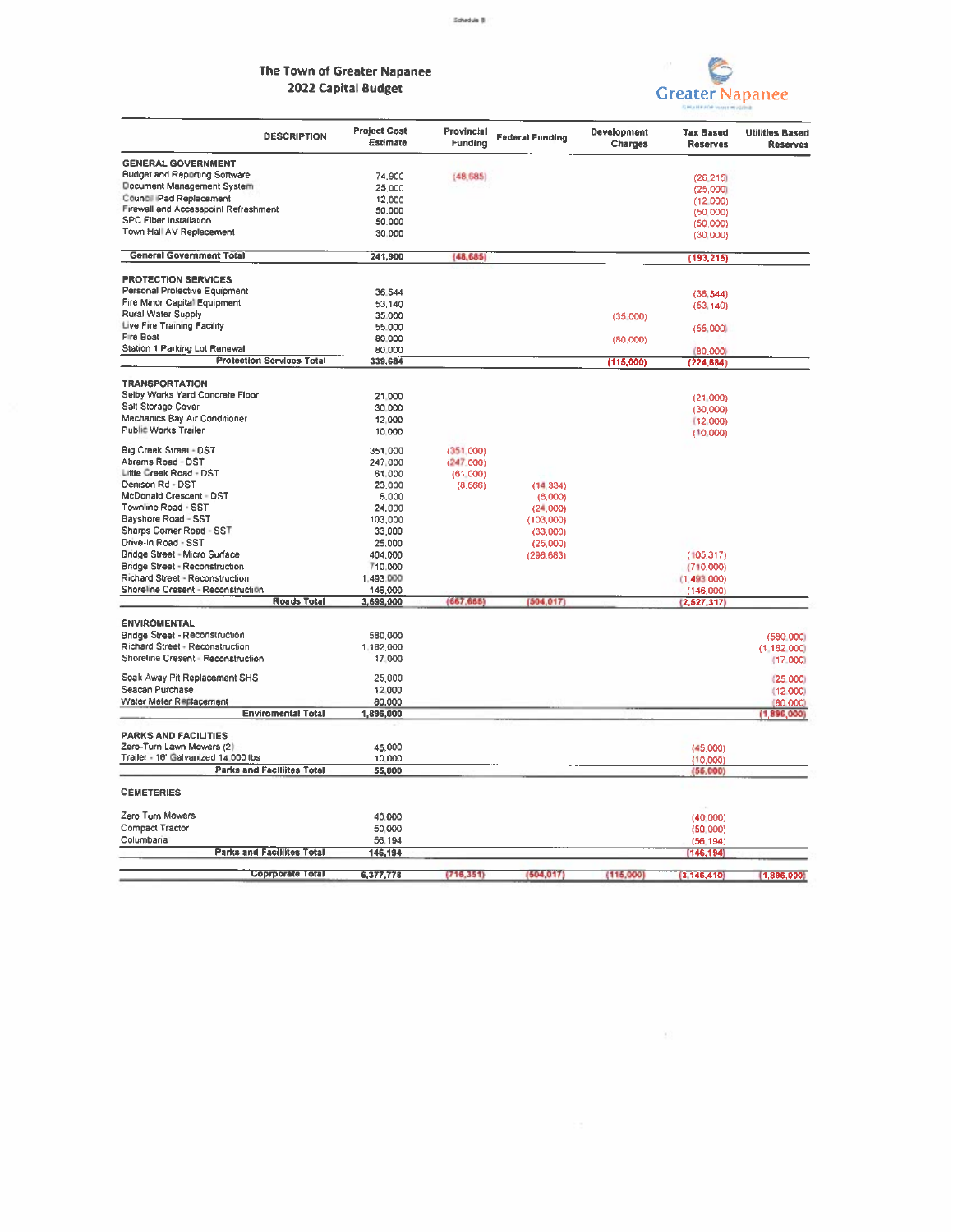$\mathcal{L}_{\mathcal{L}}$ 



## The Town of Greater Napanee Summary of 2022 Education Rates

|                                                         | 2021             | 2022             |               |
|---------------------------------------------------------|------------------|------------------|---------------|
| <b>TAX CLASS</b>                                        | <b>EDUCATION</b> | <b>EDUCATION</b> | %             |
|                                                         | TAX RATES        | <b>RATES</b>     | <b>CHANGE</b> |
| <b>Residential (RT)</b>                                 |                  |                  |               |
|                                                         | 0.00153000       | 0.00153000       | $0.0\%$       |
| Multi Residential (MT, NT)                              | 0.00153000       | 0.00153000       | $0.0\%$       |
| Commercial (CT,CH,ST,DT,DH GT)                          | 0.00880000       | 0.00880000       | $0.0\%$       |
| Commercial Vacant/Excess Land (CU,SU,CX)                | 0.00880000       | 0.00880000       | 0.0%          |
| Com. - New Construction (XT, YT, ZT)                    | 0.00880000       | 0.00880000       | 0.0%          |
| Com. - New Construction Vacant/Excess Land (XU, YU, ZU) | 0.00880000       | 0.00880000       | $0.0\%$       |
| Industrial IT, IH)                                      | 0.00880000       | 0.00880000       | $0.0\%$       |
| Industrial Vacant/Excess Land (IU, IK, IJ, IX)          | 0.00880000       | 0.00880000       | $0.0\%$       |
| Ind. - New Construction (JT)                            | 0.00880000       | 0.00880000       | $0.0\%$       |
| Ind. - New Construction Vacant/Excess Land (JU)         | 0.00880000       | 0.00880000       | $0.0\%$       |
| Large Industrial (LT.LI.LN.LS,LH)                       | 0.00880000       | 0.00880000       | $0.0\%$       |
| Large Industrial Vacant/Excess Land (LU,LK)             | 0.00880000       | 0.00880000       | 0.0%          |
| Pipelines (PT)                                          | 0.00880000       | 0.00880000       | $0.0\%$       |
| Landfill (HF)                                           | 0.01250000       | 0.01250000       | 0.0%          |
| Farmlands (FT,R1)                                       | 0.00038300       | 0.00038300       | $0.0\%$       |
| <b>Managed Forests (TT)</b>                             | 0.00038300       | 0.00038300       | $0.0\%$       |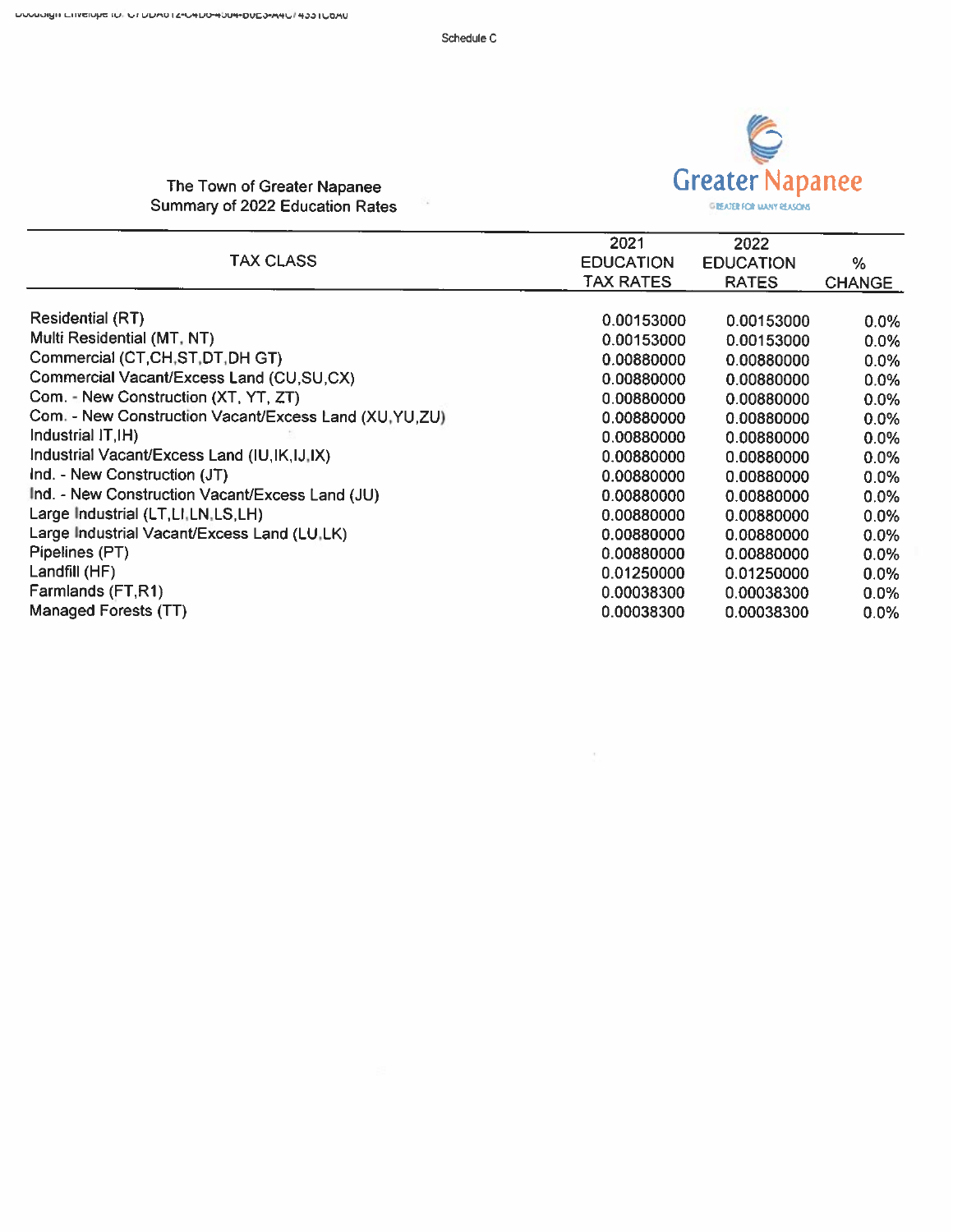## The Corporation of the County of Lennox & Addington

### By-Law No. 3535/22

### A By-Law to Set and Levy the Rates of Taxation for County Purposes for the Taxatlon Year 2022

WHEREAS it is necessary for the Council of the County of Lennox & Addington, pursuant to the Municipal Act to raise certain sums for the 2022 taxation year;

AND WHEREAS the sums required by taxation in the year 2022 for general County purposes are to be levied by the Lower Tier Municipalities as directed by County By-law;

ANDWHEREAS the sums required by taxation in the year 2022 for special Library purposes are to be levied by the Lower Tier Municipalities, excluding the Township of Addington Highlands, as directed by County By-law;

AND WHEREAS the tax ratios for each property class for the 2022 taxation year have been established,

NOWTHEREFORE the Council of the Corporation of the County of Lennox & Addington hereby enacts as follows:

- 1. a) For the year 2022, in the County of Lennox & Addington, the Lower Tier Municipalities shall levy the rates of taxation per current value assessment for general purposes as set out in Schedule 'A' attached hereto and forming part of this by-law.
	- b) For the year 2022, in the County of Lennox & Addington, the Lower Tier Municipalities, excluding the Township of Addington Highlands. shall levy the rates of taxation per current value assessment for library purposes as set out in Schedule "8' attached hereto and fonning part of this by-law.
- 2. For payments in lieu of taxes due to the County of Lennox and Addington. the estimated amount set out in Schedule "C" attached hereto will be used until such time during the year that an actual amount is available. At that time the installment payments will be adjusted accordingly.
- 3. Payments of all amounts directed to be levied on property assessment pursuant to the provisions of the By-lawand as set out in Schedule "C" attached hereto and forming part of this by-law, shall become due and payable in the amount and at the time as follows:
	- a) 25 percent of the amount required for County purposes forthe prior year on March 31, 2022.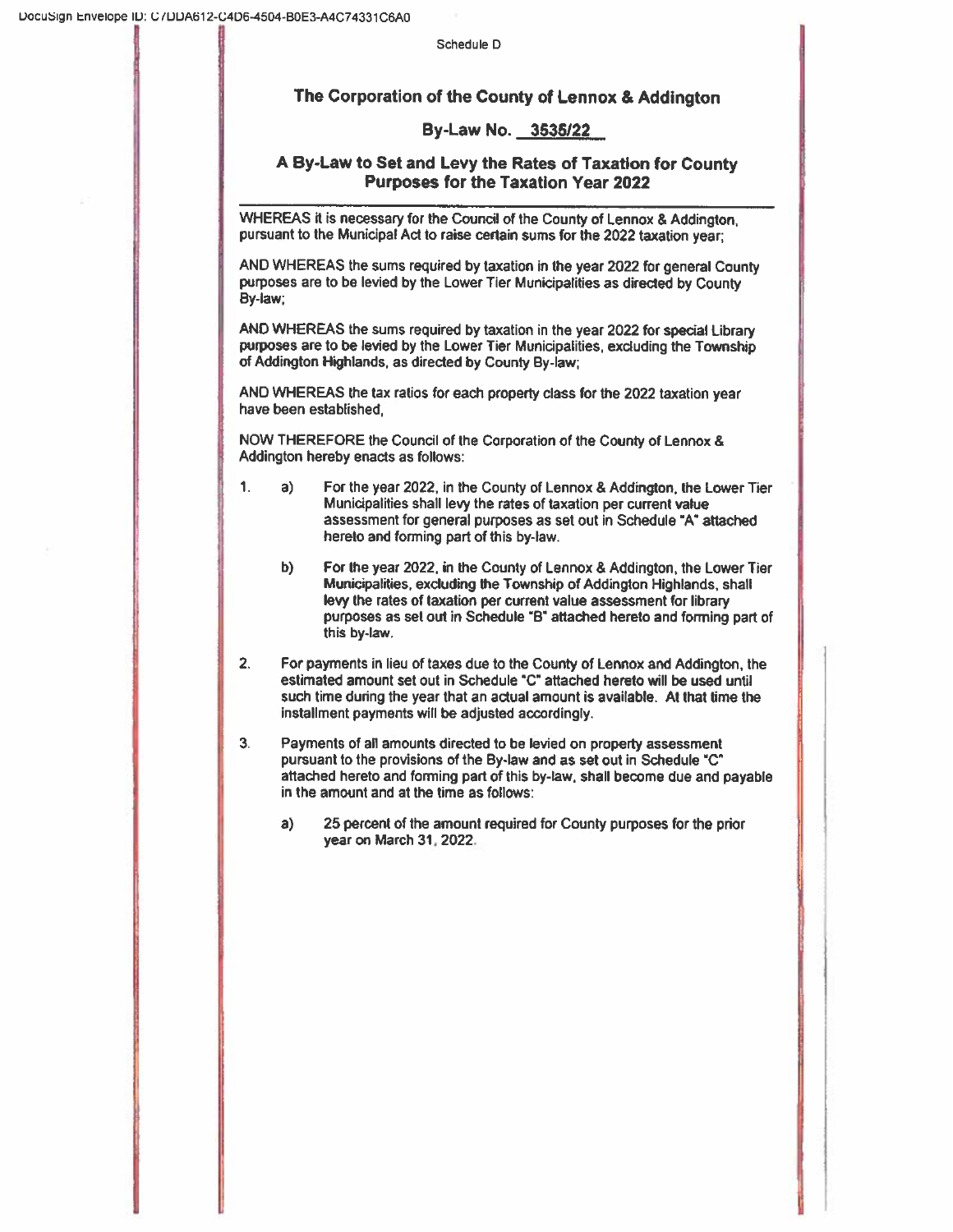| 50 percent of the amount required for County purposes in the current                    |
|-----------------------------------------------------------------------------------------|
| year, less the amount of the installment paid under paragraph (a), on<br>June 30, 2022. |
|                                                                                         |

 $\mathbf{c}$ 25 percent of such current amount on September 30, 2022.

- the balance of the entitlement for the year on December 15, 2022.  $d)$
- $\ddot{a}$ . In the case of non-payment of any installment, or portion thereof, on the due dates set out, the municipality so in default shall pay interest thereon from the date of default at the County's borrowing rate.
- $5.$ This By-law shall come into force and take effect on the first day of January 2022.

READ a first, second and third time and finally passed on this twenty-third day of **March 2022.** 

**Tracey McKenzie**<br>Signed with Consigno Cloud (2022/03/2)<br>Writty with verification or Adobe Reader

تمدد

**Clerk** 



Warden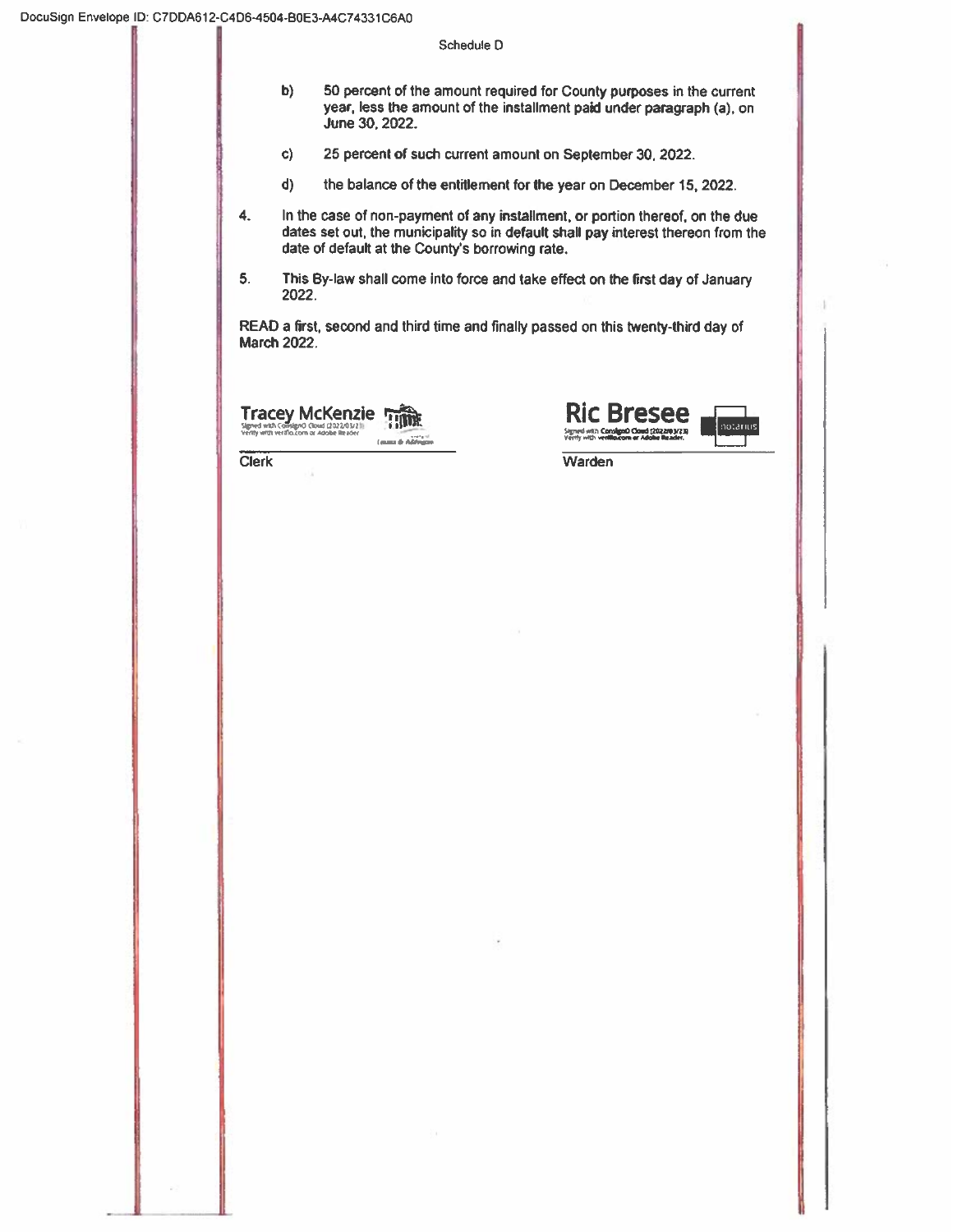Schedule A to By-Law 3535/22

## **COUNTY OF LENNOX & ADDINGTON**

## 2022 TAX RATES FOR GENERAL LEVY

|                                                                 |                           |                 |                                  |                              |                                      | Schedule A   |  |
|-----------------------------------------------------------------|---------------------------|-----------------|----------------------------------|------------------------------|--------------------------------------|--------------|--|
| <b>PROPERTY CLASS</b>                                           | <b>TAX</b><br><b>RATE</b> | <b>LOYALIST</b> | <b>GREATER</b><br><b>NAPANEE</b> | <b>STONE</b><br><b>MILLS</b> | <b>ADDINGTON</b><br><b>HIGHLANDS</b> | <b>TOTAL</b> |  |
| Residential/Farm (RT)                                           | 0.00511699                | 9,519,402       | 8,048,778                        | 4,459,312                    | 2,543,100                            | 24,570,592   |  |
| Farmland awaiting Development<br>(R1)                           | 0.00127925                | 0l              | 113                              | 0                            | 0                                    | 113          |  |
| Multi Residential (MT)                                          | 0.01023398                | 421,118         | 378,743                          | 16,333                       | 14.092                               | 830,286      |  |
| New Multi Residential (NT)                                      | 0.00511699                | 0               | 90.455                           | 0                            | ٥                                    | 90,455       |  |
| Commercial - Occupied<br>(CT CH ST DT DH, & GT)                 | 0.00725316                | 281,383         | 1.019.695                        | 59.199                       | 67.203                               | 1,427,480    |  |
| Commercial Small Scale on Farm<br>(C7)                          | 0.00181329                | 0               | 136                              | 75                           | ٥                                    | 211          |  |
| Commercial - Excess & Vacant<br>Land (CU,DU,SU & CX)            | 0.00725316                | 21,738          | 97.139                           | 2.095                        | 1,366                                | 122,338      |  |
| New Construction Commercial<br>(XT, YT, ZT)                     | 0.00725316                | 124,933         | 360,228                          | 14,633                       | 27,826                               | 527,620      |  |
| <b>New Construction Commercial</b><br>Small Scale on Farm (X7)  | 0.00181329                | 6               | $\mathbf{0}$                     | 0                            | Ō                                    | 6            |  |
| New Construction Commercial<br>Excess Land (XU, YU, ZU)         | 0.00725316                | 2.836           | 6,609                            | 0                            | 0                                    | 9,445        |  |
| Industrial - Occupied (IT & IH)                                 | 0.01110387                | 107,218         | 140,665                          | 30,180                       | 2,552                                | 280,615      |  |
| Industrial - Excess & Vacant Land<br>(IU, IK, IJ & IX)          | 0.01110387                | 71,135          | 36.018                           | 4.806                        | 1,180                                | 113,139      |  |
| New Construction Industrial (JT)                                | 0.01110387                | 131,870         | 47,923                           | 56,635                       | ٥                                    | 236,428      |  |
| <b>New Construction Indjustrial</b><br>Small Scale on Farm (J7) | 0.00277597                | 130             | 16                               | 0                            | o                                    | 146          |  |
| New Construction Industrial<br>Excess Land (JU)                 | 0.01110387                | 12.737          | 3.857                            | 13.235                       | 0                                    | 29,829       |  |
| Large Industrial - Occupied (LT,<br>LI, LN, LS & LH)            | 0.01396938                | 214,674         | 842,467                          | 127,899                      | 0                                    | 1,185,040    |  |
| New Construction Large Industrial<br>(KH)                       | 0.01396938                | ol              | 42,724                           | 0                            | $\circ$                              | 42,724       |  |
| Large Industrial - Excess &<br>Vacant Land (LU & LK)            | 0.01396938                | οl              | 3.445                            | 768                          | 0                                    | 4.213        |  |
| New Contructuon Large Industrial<br>Excess Land (KK)            | 0.01396938                | ٥l              | 4.627                            | $\vert 0 \vert$              | ٥                                    | 4,627        |  |
| Landfill (HT)                                                   | 0.01003809                | 이               | 0                                | $\circ$                      | $\boldsymbol{0}$                     | 0            |  |
| Pipelines (PT)                                                  | 0.00663776                | 196,564         | 126,476                          | 3,365                        | 0                                    | 326,405      |  |
| Farm (FT)                                                       | 0.00127925                | 109,452         | 207,682                          | 116,636                      | 3,816                                | 437,586      |  |
| Managed Forests (TT)                                            | 0.00127925                | 1,277           | 1,366                            | 4,470                        | 6,052                                | 13,165       |  |
|                                                                 |                           | 11,216,473      | 11,459,162                       | 4,909,641                    | 2,667,187                            | 30,252,463   |  |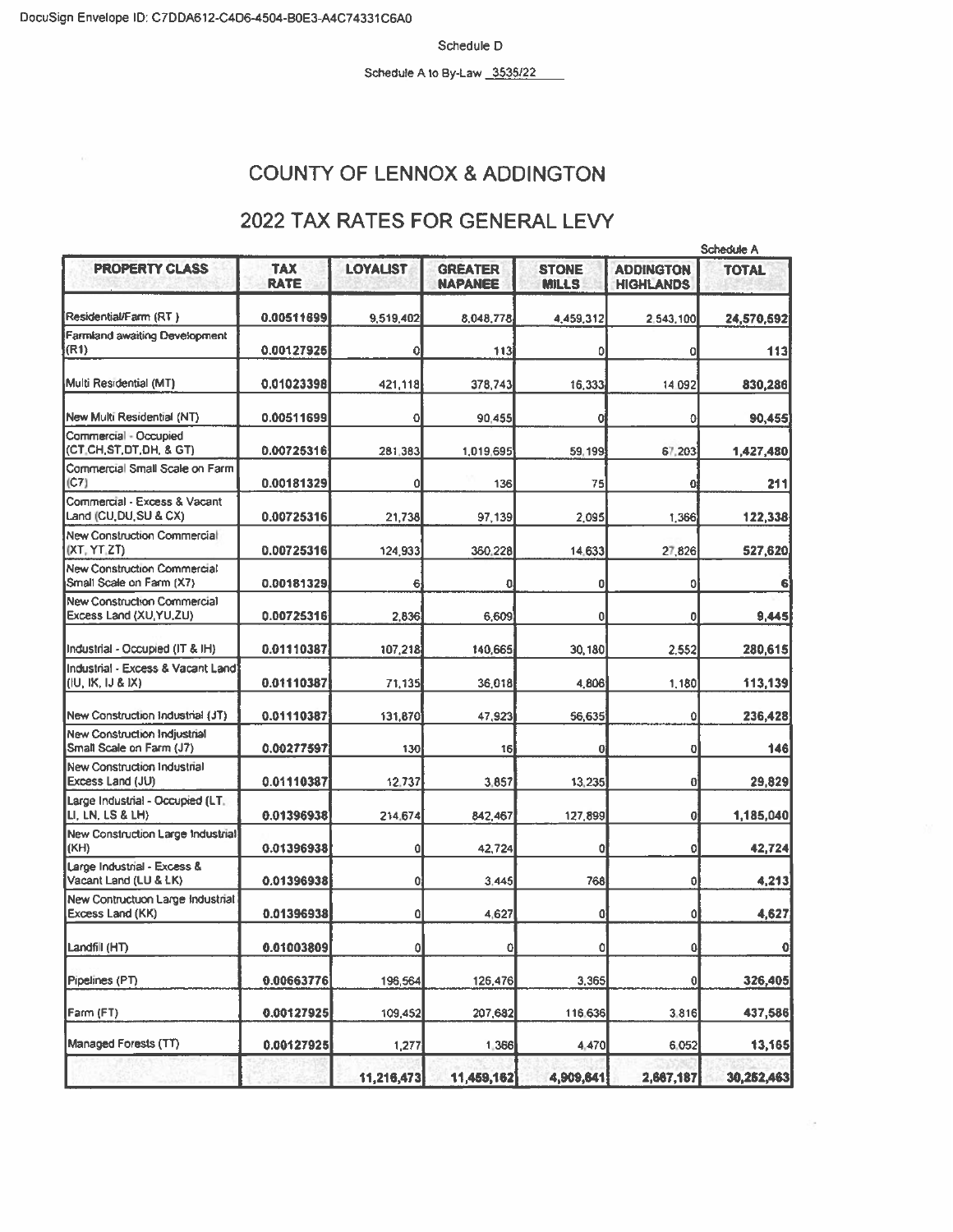Schedule B to By-Law 3535/22

# **COUNTY OF LENNOX & ADDINGTON**

## 2022 TAX RATES FOR LIBRARY SERVICES LEVY

|                                                                 |                           |                 |                                  |                              |                                      | Schedule B   |  |
|-----------------------------------------------------------------|---------------------------|-----------------|----------------------------------|------------------------------|--------------------------------------|--------------|--|
| <b>PROPERTY CLASS</b>                                           | <b>TAX</b><br><b>RATE</b> | <b>LOYALIST</b> | <b>GREATER</b><br><b>NAPANEE</b> | <b>STONE</b><br><b>MILLS</b> | <b>ADDINGTON</b><br><b>HIGHLANDS</b> | <b>TOTAL</b> |  |
| Residential/Farm (RT)                                           | 0.00026547                | 493.853         | 417,557                          | 231.350                      |                                      | 1,142,760    |  |
| <b>Farmland awaiting Development</b><br>(R1)                    | 0.00006637                | ٥               | 6                                | 0                            |                                      |              |  |
| Multi Residential (MT)                                          | 0.00053094                | 21,848          | 19,649                           | 847                          |                                      | 42,344       |  |
| New Multi Residential (NT)                                      | 0.00026547                | ٥               | 4,693                            | 0                            |                                      | 4,693        |  |
| Commercial - Occupied<br>(CT.CH,ST,DT,DH, & GT)                 | 0.00037629                | 14,598          | 52,902                           | 3.071                        |                                      | 70,571       |  |
| Commercial Small Scale on Farm<br>(C7)                          | 0.00009407                | ٥               |                                  |                              |                                      | 11           |  |
| Commercial - Excess & Vacant<br>Land (CU,DU,SU & CX)            | 0.00037629                | 1,128           | 5.040                            | 109                          |                                      | 6,277        |  |
| New Construction Commercial<br>(XT, YT,ZT)                      | 0.00037629                | 5,482           | 18,689                           | 759                          |                                      | 25,930       |  |
| New Construction Commercial<br>Small Scale on Farm (X7)         | 0.00009407                | ٥               | 0                                | 0                            |                                      | 0            |  |
| New Construction Commercial<br>Excess Land (XU, YU, ZU)         | 0.00037629                | 147             | 343                              | 0                            |                                      | 490          |  |
| Industrial - Occupied (IT & IH)                                 | 0.00057607                | 5,562           | 7,298                            | 1,566                        |                                      | 14,426       |  |
| Industrial - Excess & Vacant Land<br>KIU, IK, IJ & IX)          | 0.00057607                | 3,690           | 1,869                            | 249                          |                                      | 5,808        |  |
| New Construction Industrial (JT)                                | 0.00057607                | 6,841           | 2,486                            | 2,938                        |                                      | 12,265       |  |
| <b>New Construction Indiustrial</b><br>Small Scale on Farm (J7) | 0.00014402                | 7               | 1                                | ٥                            |                                      | 8            |  |
| New Construction Industrial<br>Excess Land (JU)                 | 0.00057607                | 661             | 200                              | 687                          |                                      | 1,548        |  |
| Large Industrial - Occupied (LT,<br>LI, LN, LS & LH)            | 0.00072473                | 11,137          | 43,707                           | 6,635                        |                                      | 61,479       |  |
| <b>New Construction Large</b><br>Industrial (KH)                | 0.00072473                | 0               | 2.217                            | 0                            |                                      | 2,217        |  |
| Large Industrial - Excess &<br>Vacant Land (LU & LK)            | 0.00072473                | 0               | 179                              | 40                           |                                      | 219          |  |
| New Contructuon Large Industrial<br>Excess Land (KK)            | 0.00072473                | $\Omega$        | 240                              | Ō                            |                                      | 240          |  |
| Landfill (HT)                                                   | 0.00052078                | 0               | 0                                | 0                            |                                      | 0            |  |
| Pipelines (PT)                                                  | 0.00034437                | 10,198          | 6,562                            | 175                          |                                      | 16,935       |  |
| Farm (FT)                                                       | 0.00006637                | 5,678           | 10,775                           | 6,051                        |                                      | 22,504       |  |
| Managed Forests (TT)                                            | 0.00006637                | 66              | 71                               | 232                          |                                      | 369          |  |
|                                                                 |                           | 581,896         | 594,491                          | 254,713                      | $\mathbf 0$                          | 1,431,100    |  |